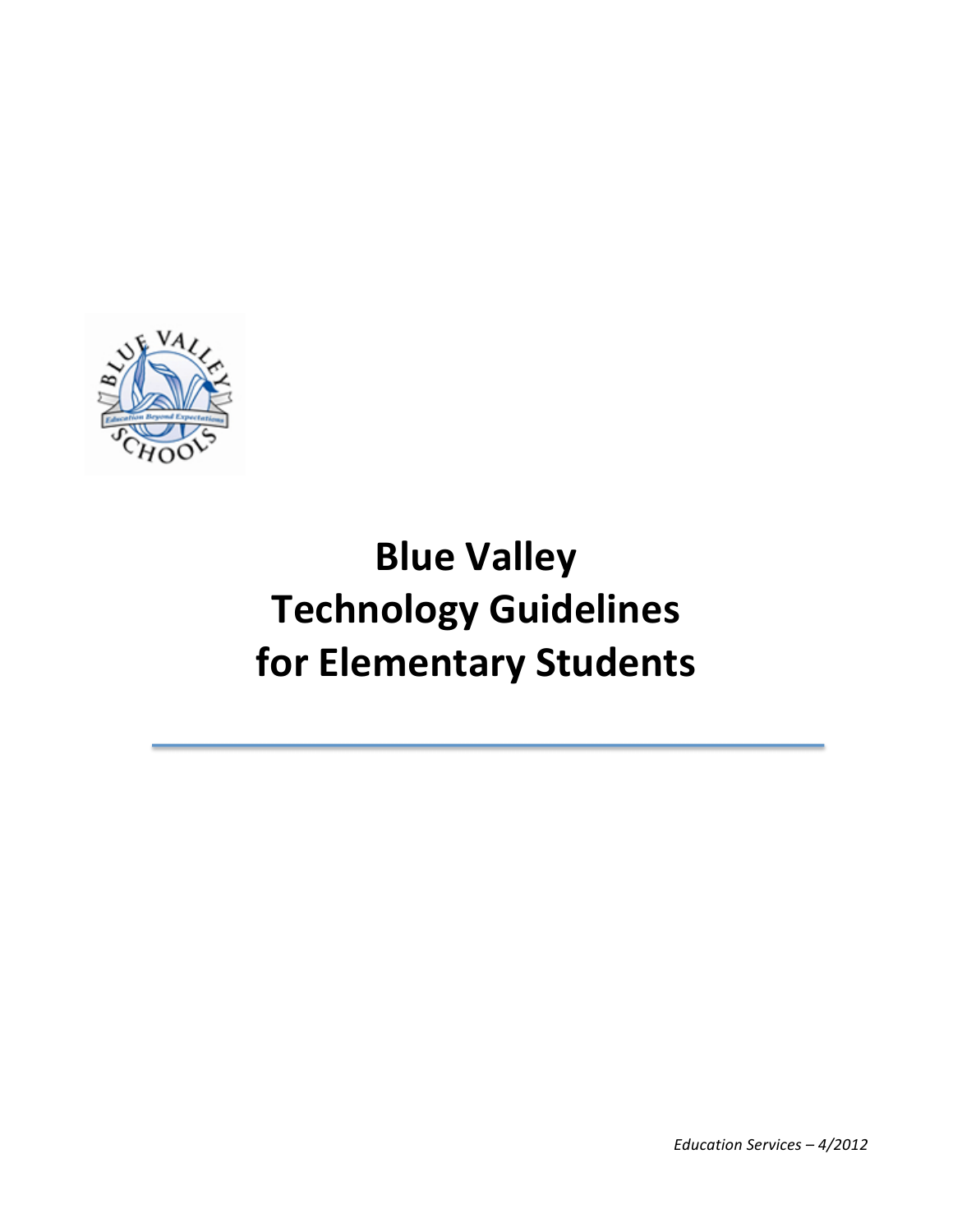

#### **Blue Valley Technology Guidelines for Students Consent Form Student Email and Personal Mobile Electronic Devices**

*Please read the contents of this packet and sign and return the consent form indicating the student* and quardian have read and understand the requirements and expectations for students using *personal mobile devices and student email in the Blue Valley School District***.**

\*Students who do not return a signed consent form will not be allowed to access the Blue Valley student email system or obtain access to the student network on their mobile device.

The signatures below verify that I have read and understand the Blue Valley Technology Guidelines for Students as presented on the attached forms. I understand the expectations, requirements and ramifications if I should violate the Blue Valley Technology Guidelines for Students. I agree to the information release terms as stated.

| Student Name (please print):    |       |
|---------------------------------|-------|
| <b>Student Signature:</b>       |       |
| <b>Student Graduation Year:</b> | Date: |
| Parent/Guardian Signature:      |       |

*\*Please read the attached documents and sign and return the completed form to the student's enrollment*  building. A copy of the signed consent form will be maintained at the student's enrollment building.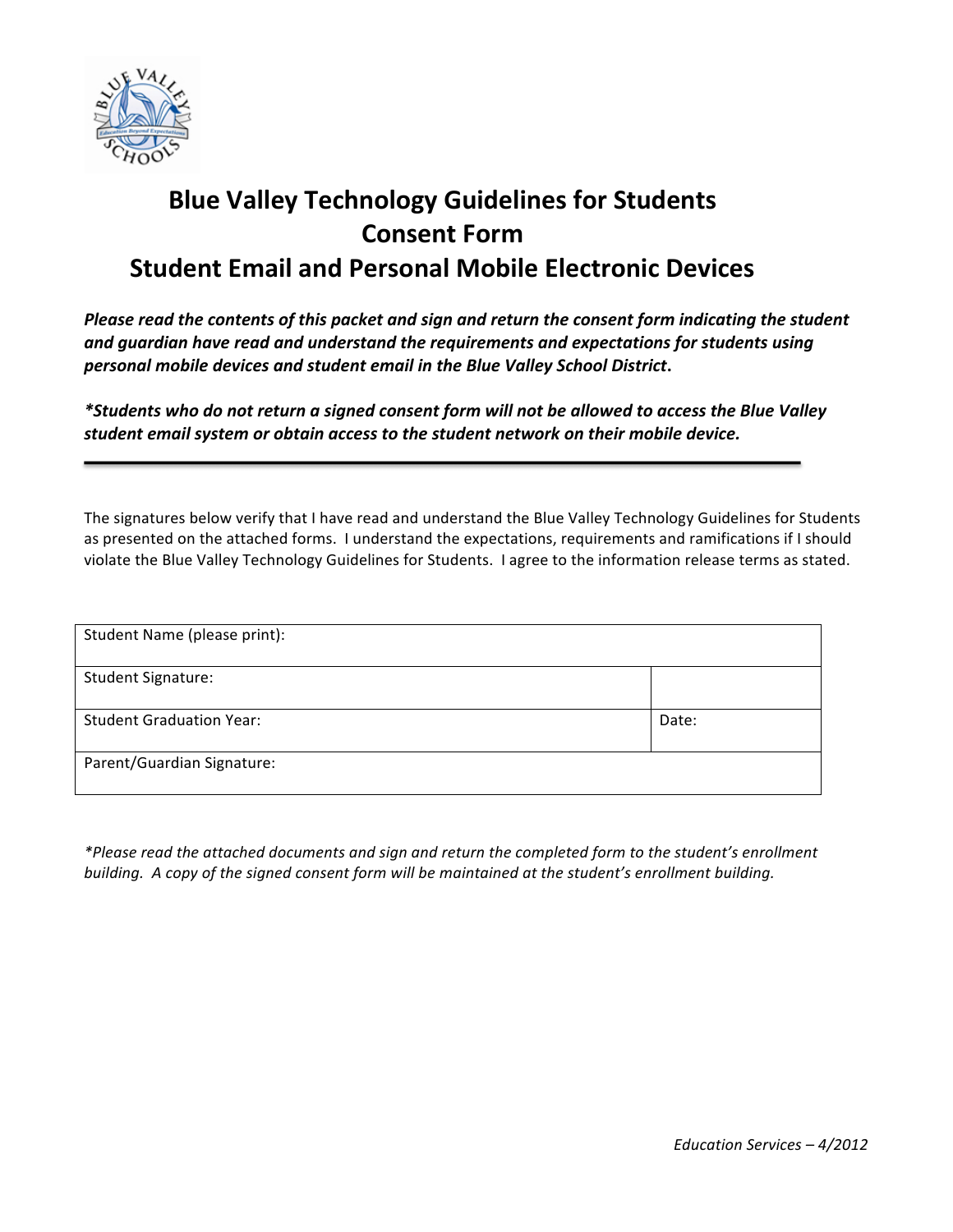

### **Blue Valley School District**

#### **Elementary Student Acceptable Use Policy for Technology**

Blue Valley School District provides technology devices and the Internet for educational use. As a student, I know that I must follow these rules:

- I will only use the Internet and technology equipment with the teacher's permission, and for the purpose that the teacher has requested.
- I will respect copyright laws and will make sure to show where I found information, and will not copy it without permission.
- I will be courteous to others and follow school rules.
- I will stay safe on the Internet by making sure that I never share personal information, like my full name, address, or telephone number. If anyone on the Internet tries to meet with me, I will refuse, and tell my parents or teachers immediately.
- I will let my teacher know immediately if I see anything on the Internet that is inappropriate or that makes me uncomfortable.
- I will respect the school technology equipment. I will be sure to take good care of the equipment I use, and will not change any settings, controls or anyone else's files.
- I will keep my username and password private.
- I will not put any CDs/DVDs or flash drives into the computers without permission from the teacher.
- I will only download information onto school devices and computers under the direction of the teacher.
- I understand that I will only be able to use school equipment if I follow these rules.

By signing below, I agree that I have read and understand the Elementary Student Acceptable Use Policy and *agree to follow the guidelines.*

|                                                                 | Date: ________________ |
|-----------------------------------------------------------------|------------------------|
|                                                                 | Grade:_______________  |
|                                                                 |                        |
|                                                                 | Date: ______________   |
| *Board Policy 3518 Use of Communication Technologies by Student |                        |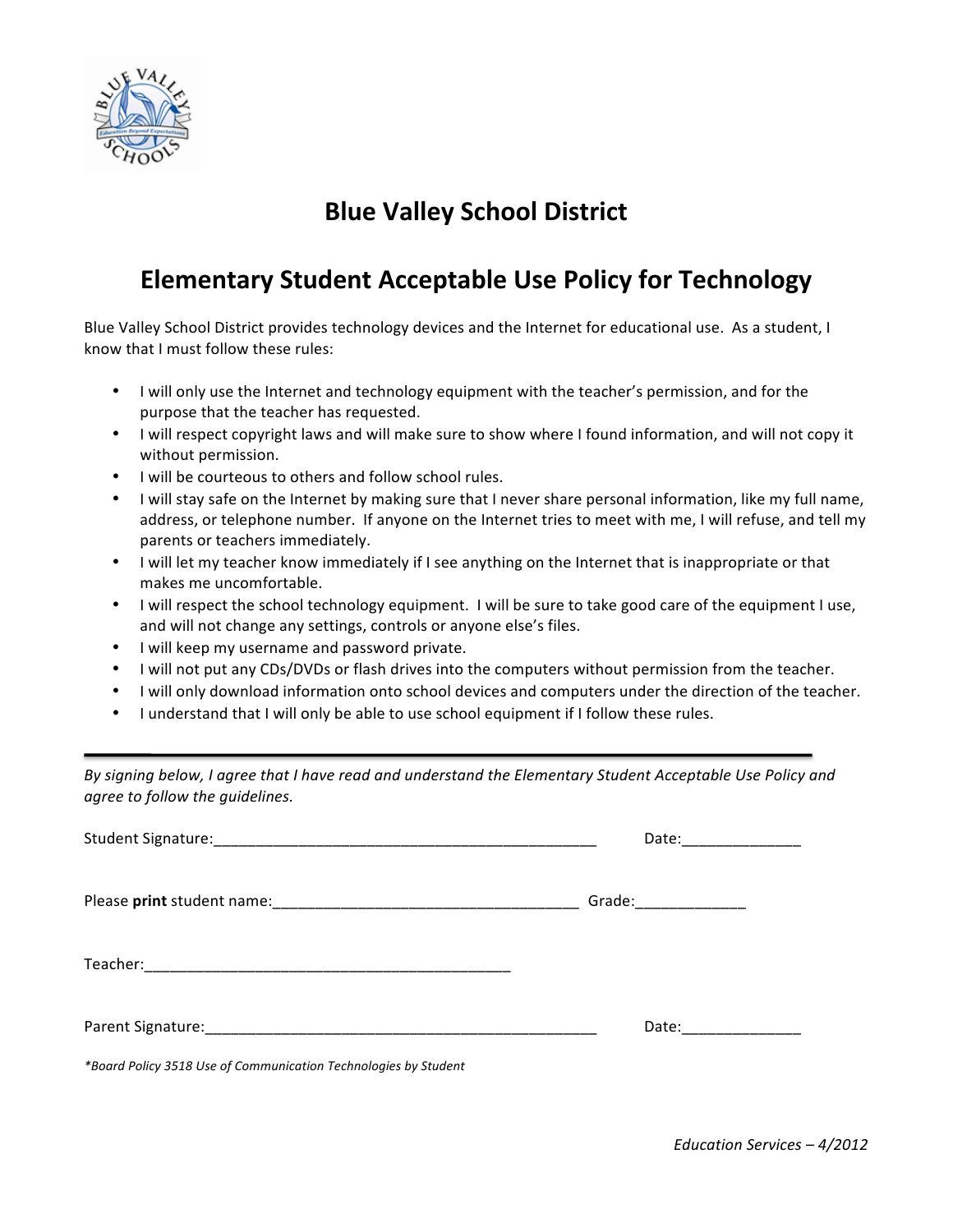

## **Blue Valley Technology Guidelines for Students** *Student Email*

The Blue Valley School District has issued district student email accounts to students at no cost to the student. Students will be expected to use this account for academic purposes only. Students can access this account from their homes or on a district computer in their home school.

Students in Blue Valley are expected to respect and abide by the following email guidelines.

- Messages should be kept simple and direct using correct grammar and spelling.
- The use of appropriate language is expected. Swearing is unacceptable at all times.
- Sarcasm and slang should be avoided and any criticism should be constructive in nature.
- Derogatory comments including those regarding race, gender, religion, politics, sexual orientation, physical or mental status, or ability will not be tolerated.
- Content of online discussions, and personal information learned through online discussions, must remain private.
- Personal information such as student ID, social security number, address, or phone number should never be revealed in an email.

Email messages must not be assumed to be confidential or private. Due to the fact that we cannot guarantee the privacy of electronic messages, email should not be used for confidential or sensitive communications.

In order to ensure a safe educational environment for students and staff and to ensure that certain types of confidential data is not being sent through email messages originating in the district, technological systems may be used to monitor and report suspected violations, including, but not limited to the following:

- a. Messages that contain sexually-explicit language, graphics, or pictures;
- b. Messages that contain Social Security Numbers;
- c. Messages that contain Credit Card Numbers;
- d. Messages that contain references to the use and/or possession of illegal substances in the BVSD; and
- e. Messages that contain references to the possession or use of firearms, other weapons or actions that may result in a threat to the safety of students and staff.

Students are expected to respect and abide by the Blue Valley Board of Education's policies on acceptable use. *\*See page 5 of this document for the complete acceptable use policy (3518 – Students and 6420 – Employees).*